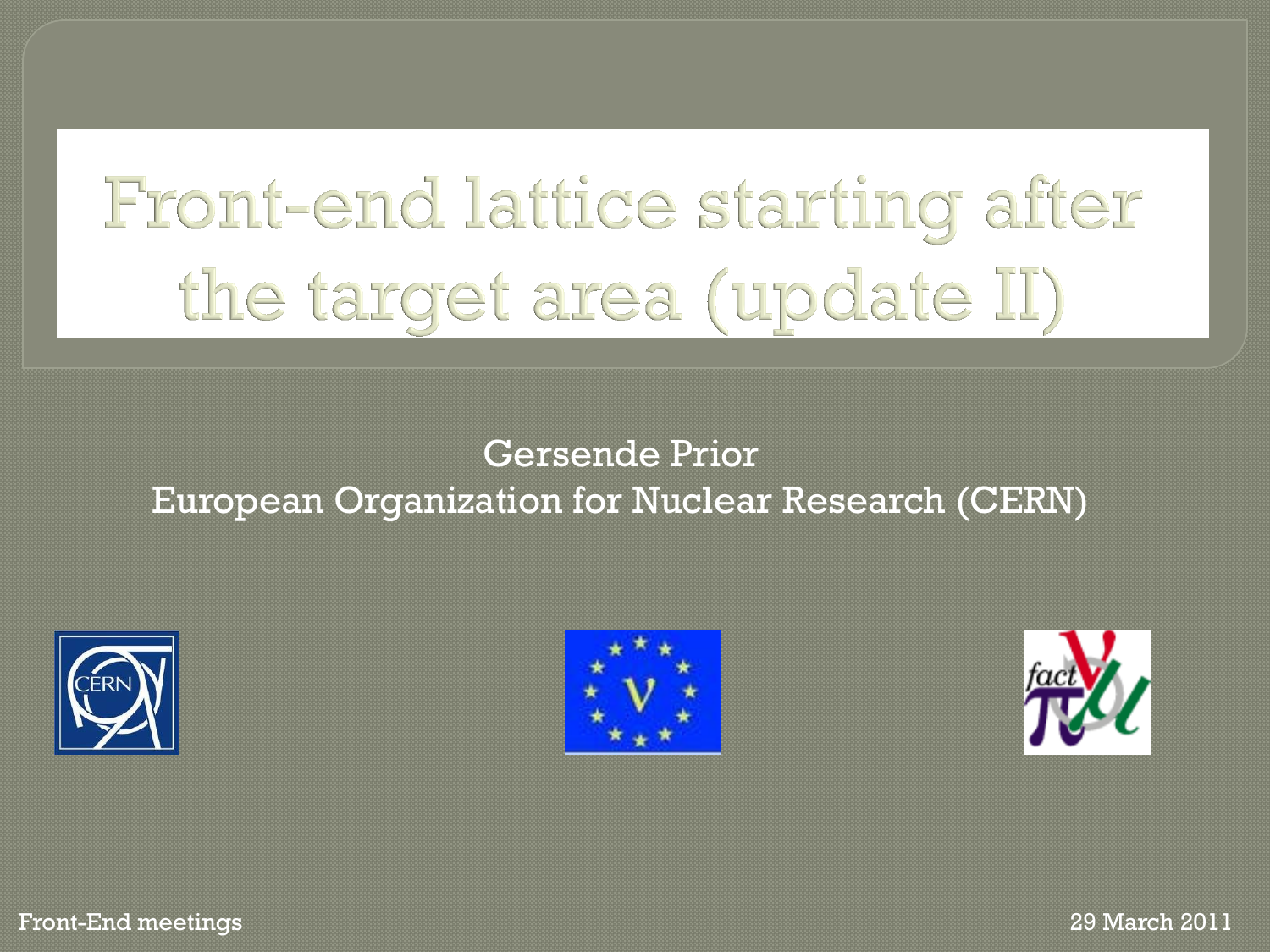

#### Make a front-end lattice that starts at  $z > 6$  m in order to:

- be able to load a beam file that has included the pions/muons phase space after interaction in the target surrounding material (including the Be window at  $z = 6m$ ).
- be independent on the target area designs changes that may/will occur in the future (taper change, magnet arrangements, shielding)
- be independent on the taper profile (choose an area where is constant)
- Doing the exercise on the ISS lattice (aka ST2a for test purpose):
	- MARS and ICOOL field profile matches
	- choose  $z = 50$  m as place to hand off the beam file (also where the figure of merit is computed).
	- allow to compare MARS and ICOOL particles yield where we hand off the beam file.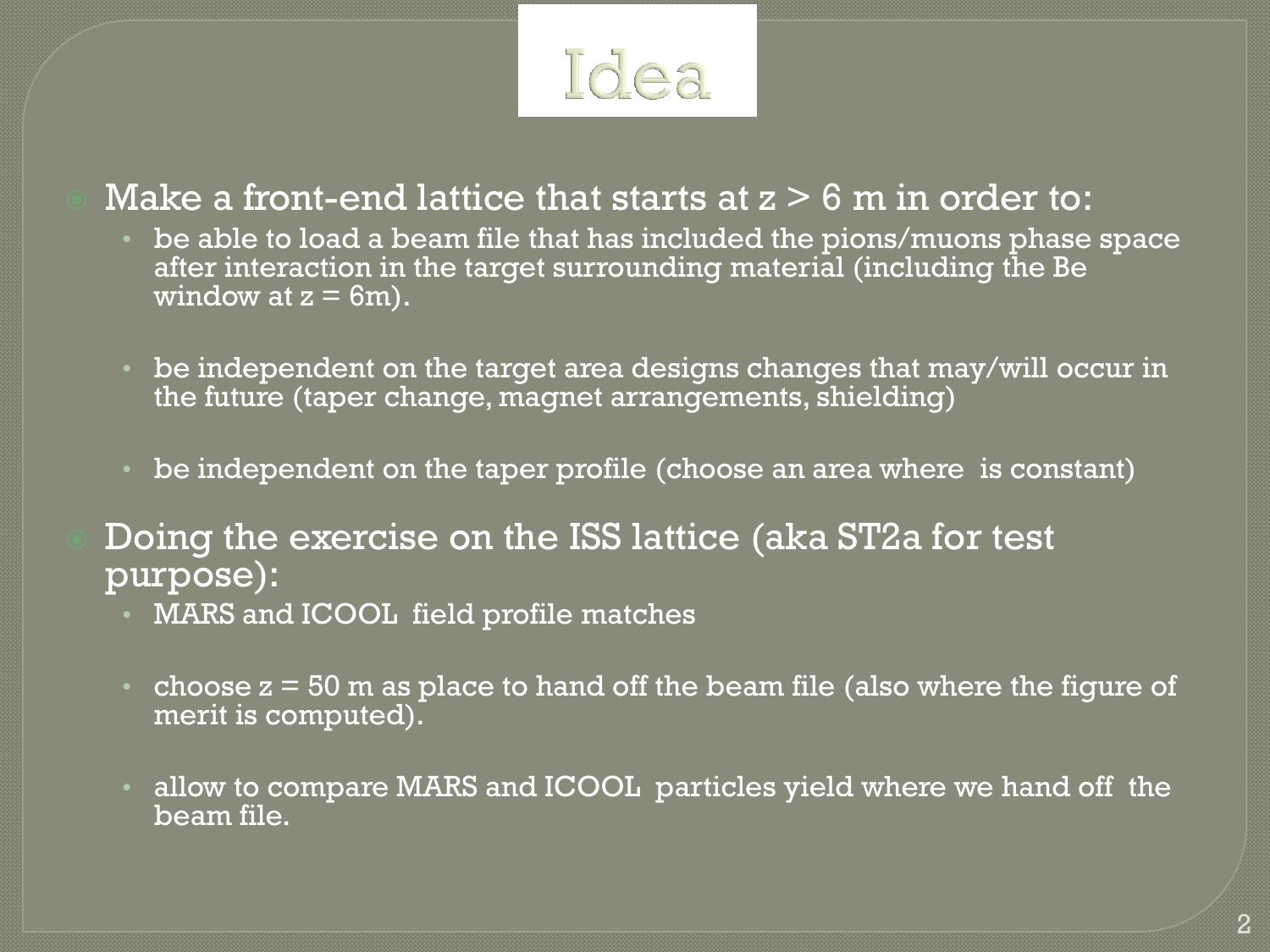# Technicality

#### ICOOL:

• create a shorter lattice which contains only the front-end elements from  $z = 50$  m to end of the lattice (it cuts part of the drift section).

Magnetic field profile matches ISS lattice.

#### MARS:

• translate the MARS beam output at 50 m (fort.82) into an ICOOL file where the z position is shifted by 50 m  $(z =$  $\vert 0)$ . without smearing the time of the particles by 1-3 ns.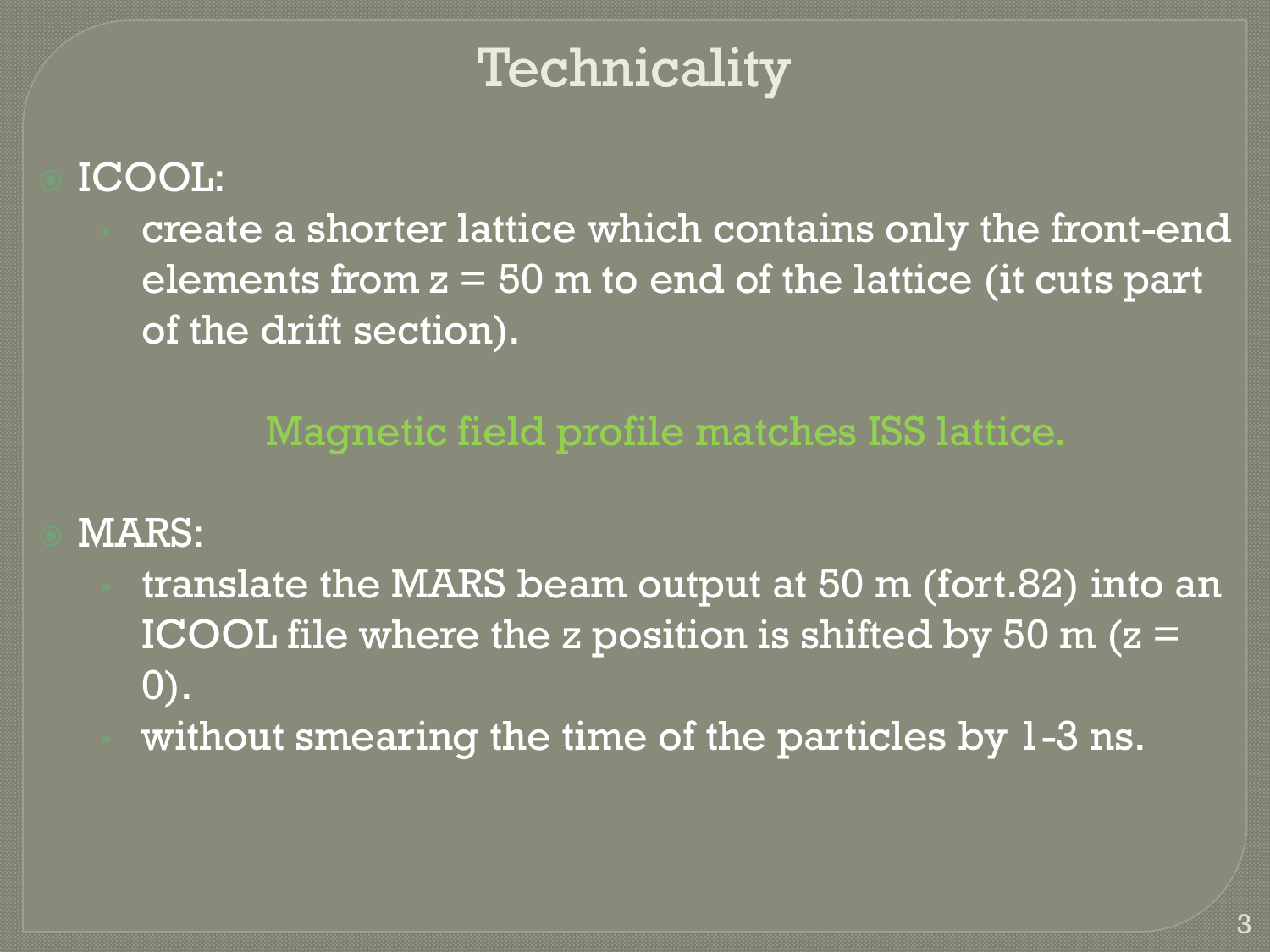## Field profile



4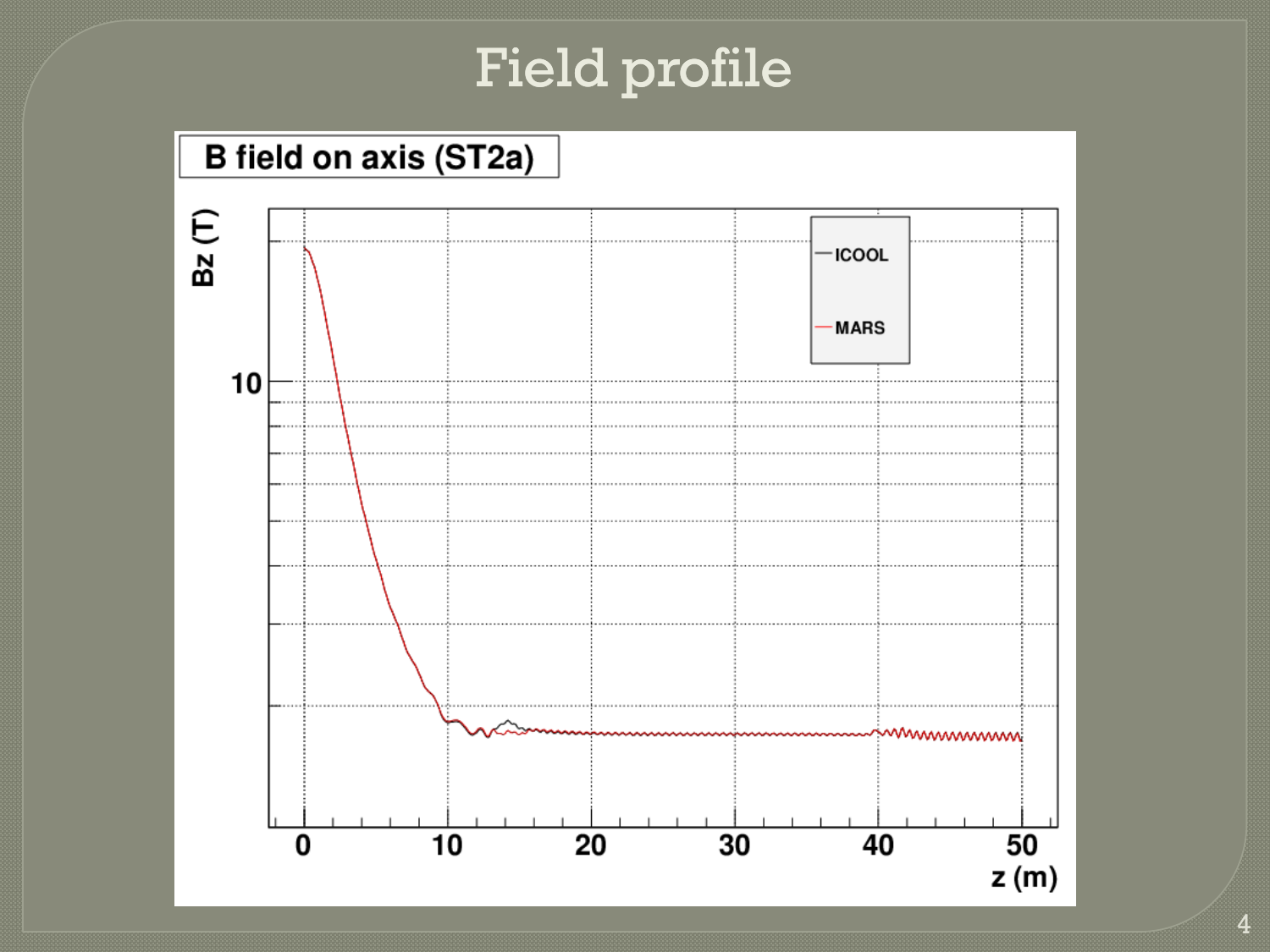# Checking particle phase space (1/5)

Previous simulation:

error linking to the wrong file, as a result the MARS simulation using ST2 was used instead of ST2a.

Explains the difference seen in pT and R (thanks Scott !).

#### Particle yields @50 m:

 $\pi$ + - ICOOL = 2579 - MARS = 2072 (~25%).

 $\mu$ + - ICOOL = 18749 - MARS = 16996 (~10%).

 $\pi$ - - ICOOL = 1820 - MARS = 1584 (15%).

 $\mu$ - - ICOOL = 17941 – MARS = 16020 (12%).

ICOOl has more optimistic yields (no material in the drift unlike MARS + difference in tracking or other processes ?).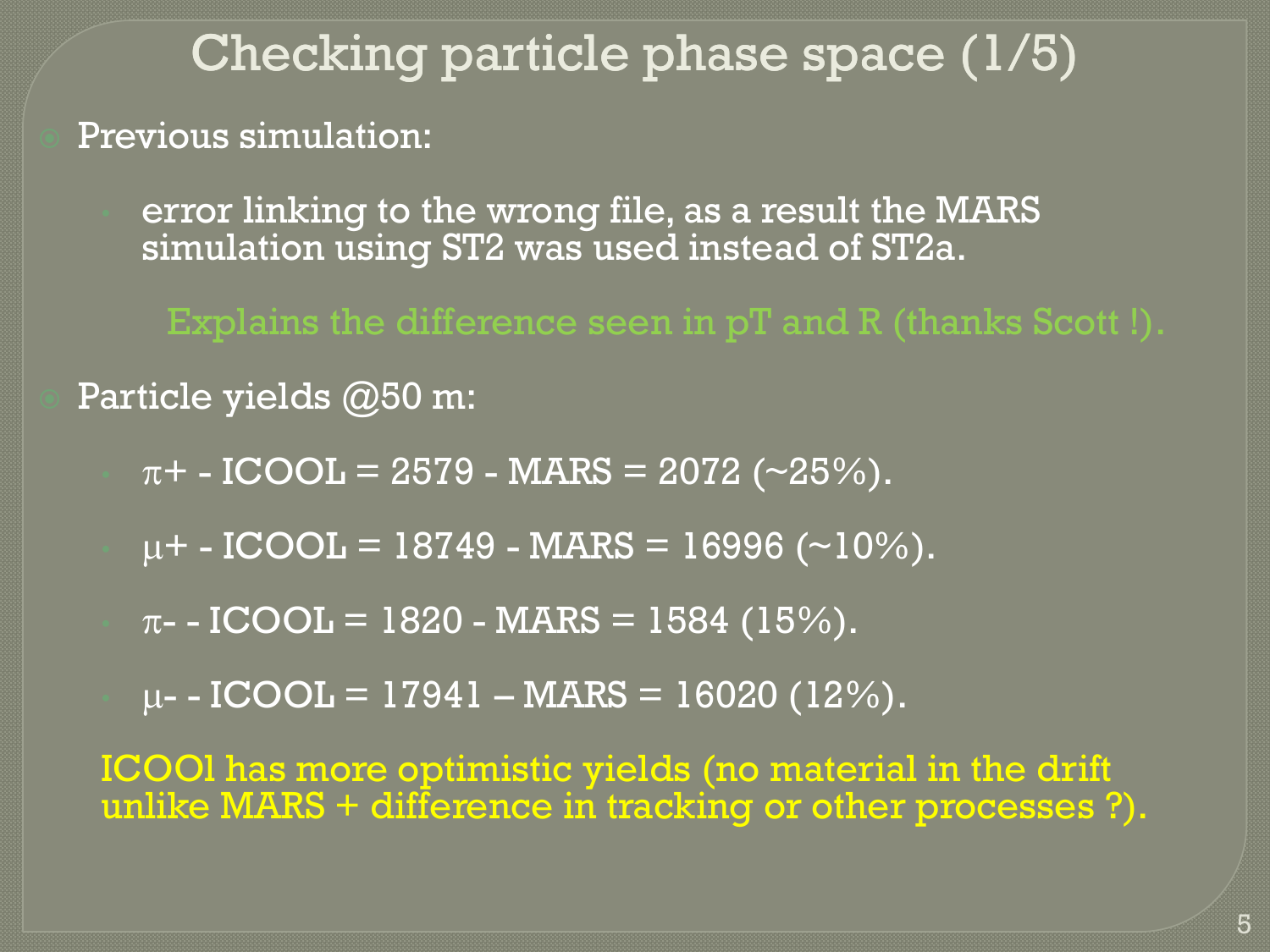### Checking particle phase space (2/5)





 $\cup$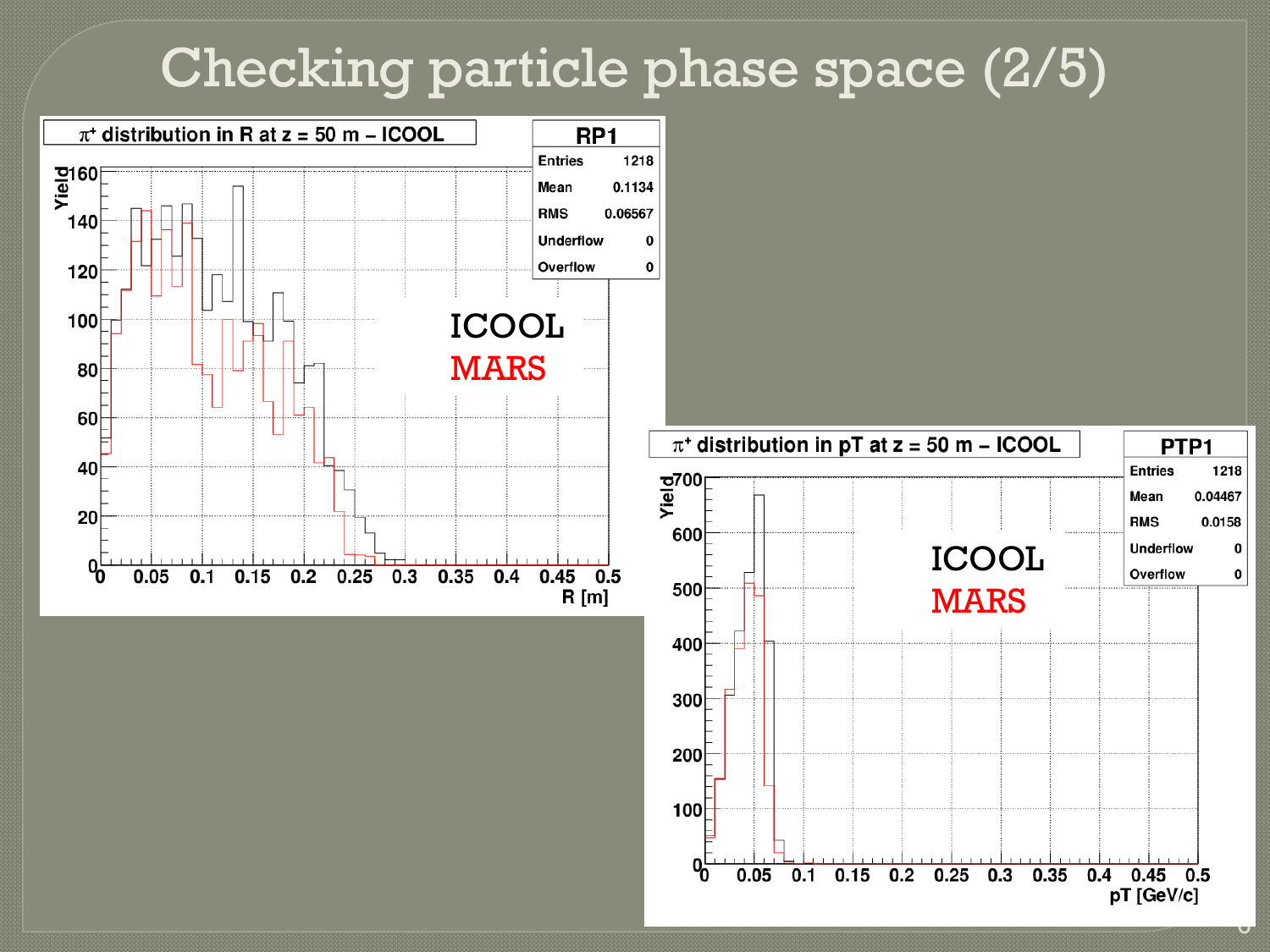### Checking particle phase space (3/5)

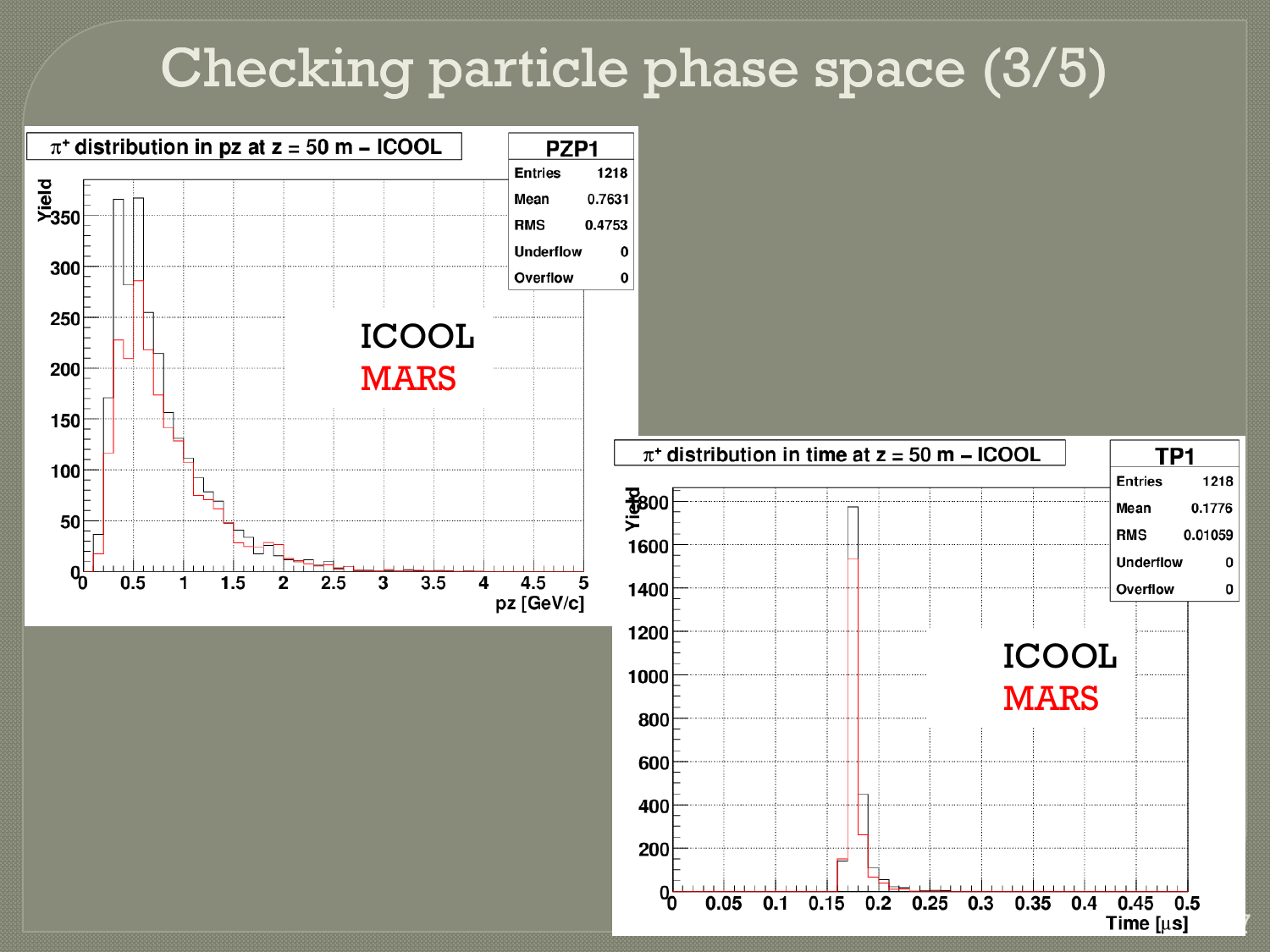### Checking particle phase space (4/5)



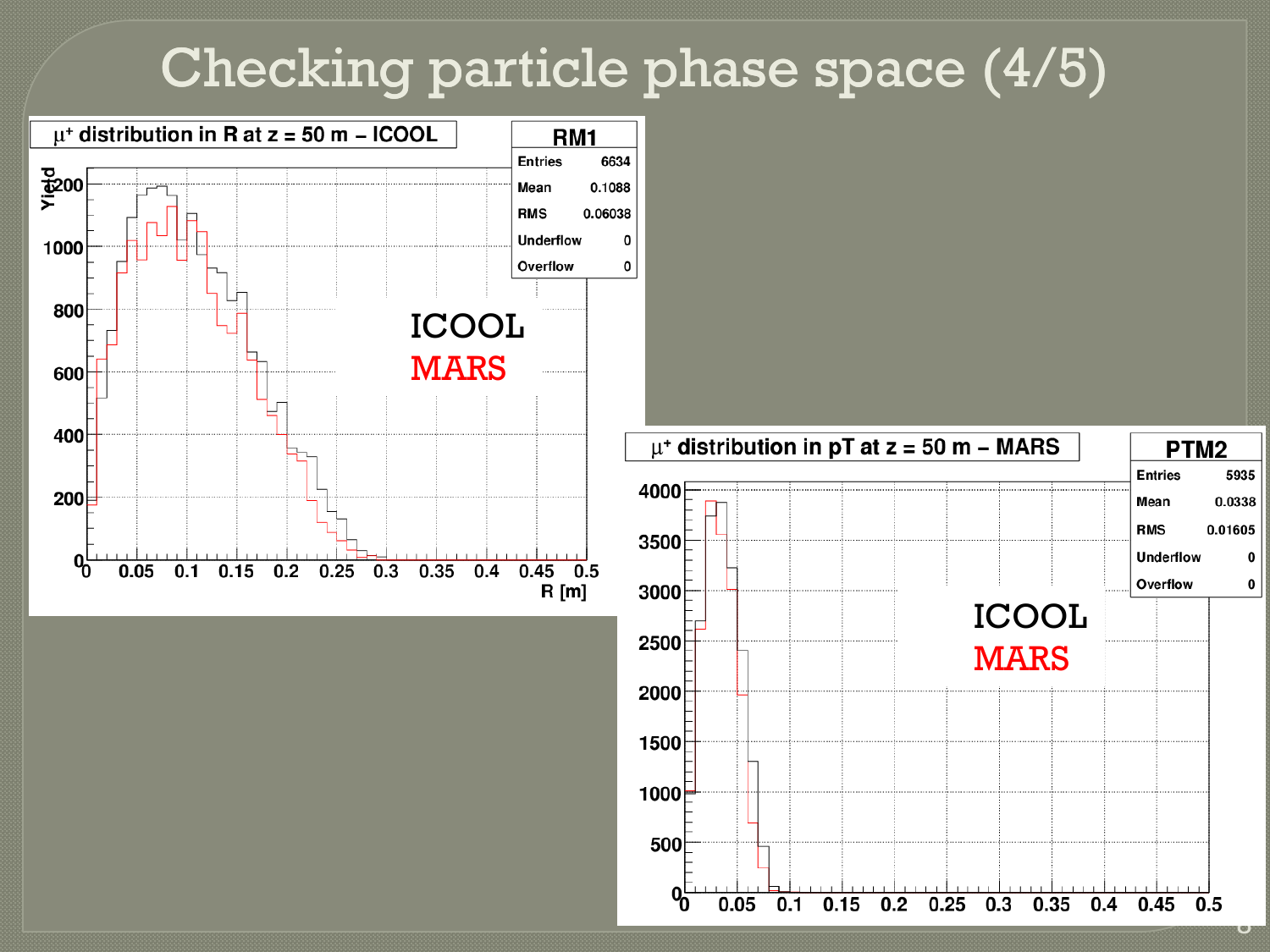### Checking particle phase space (5/5)





9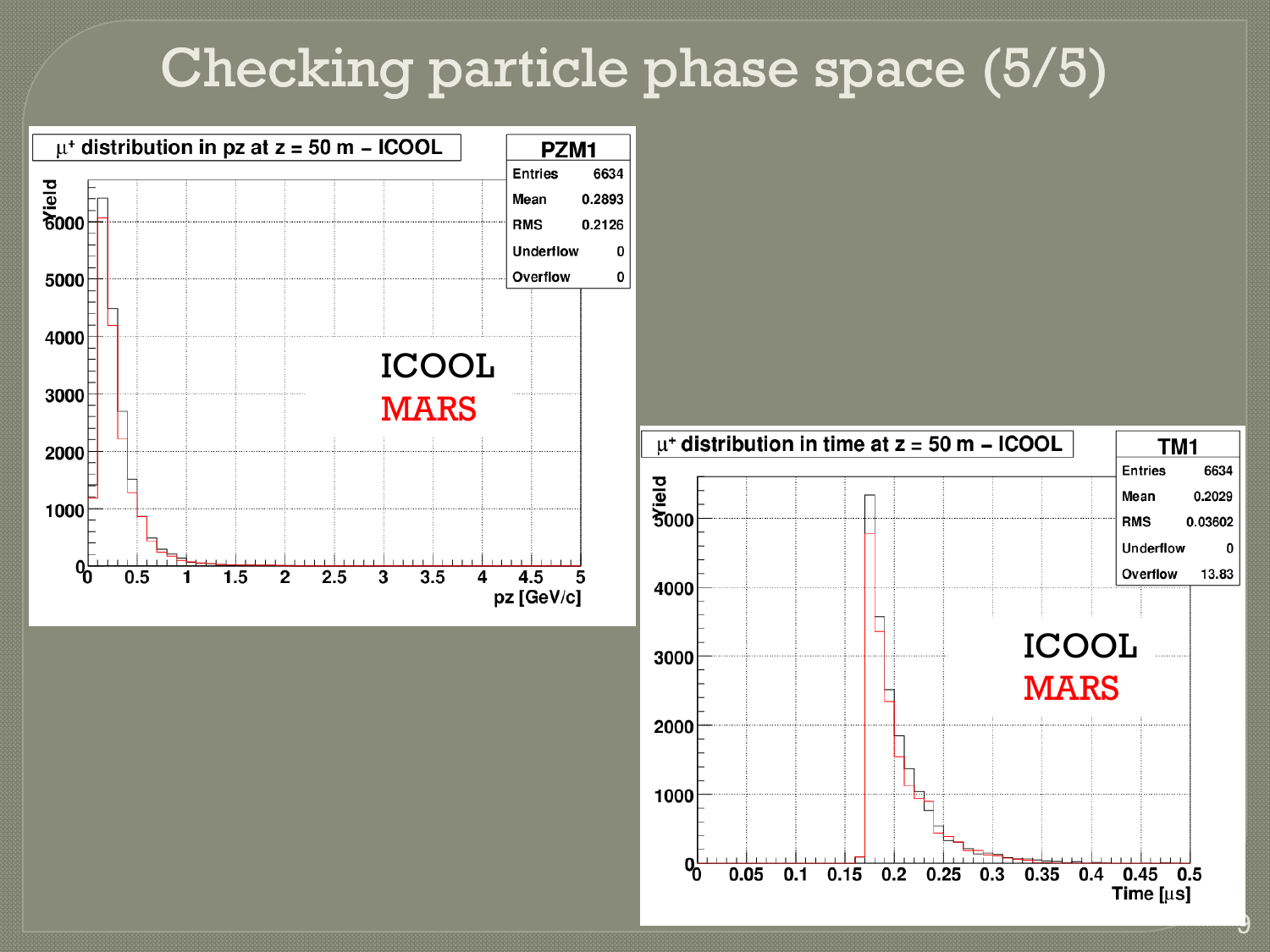#### First attempt (1/2)

 $t_{ref} = 0$ :

• don't set particle reference time. Normally ICOOL should assign to the reference particle <t>. ICOOL knows how to do it since in for009.dat, at z  $= 0$ ,  $t_{ref} =$ .

Only a 1/10 of the particles remaining.

• Tallies:

- 19069 weighted  $\pi/K/\mu$  at start
- 709 weighted  $\pi$ /K/ $\mu$  lost with flag -23 (particle radius not defined in rregion).
- 914 weighted  $\pi$ /K/ $\mu$  lost with flag -43 (pz < PZMINTRK).
- 327 weighted  $\pi$ /K/ $\mu$  lost with flag -76 (stepping gave results with r  $>$  $100 \text{ m or } pT > 1000 \text{ GeV/c}.$
- 1422 remaining particles at the end of the front-end with 187 of them passing the ecalc9f acceptance cuts.

Where did all the other particles go ?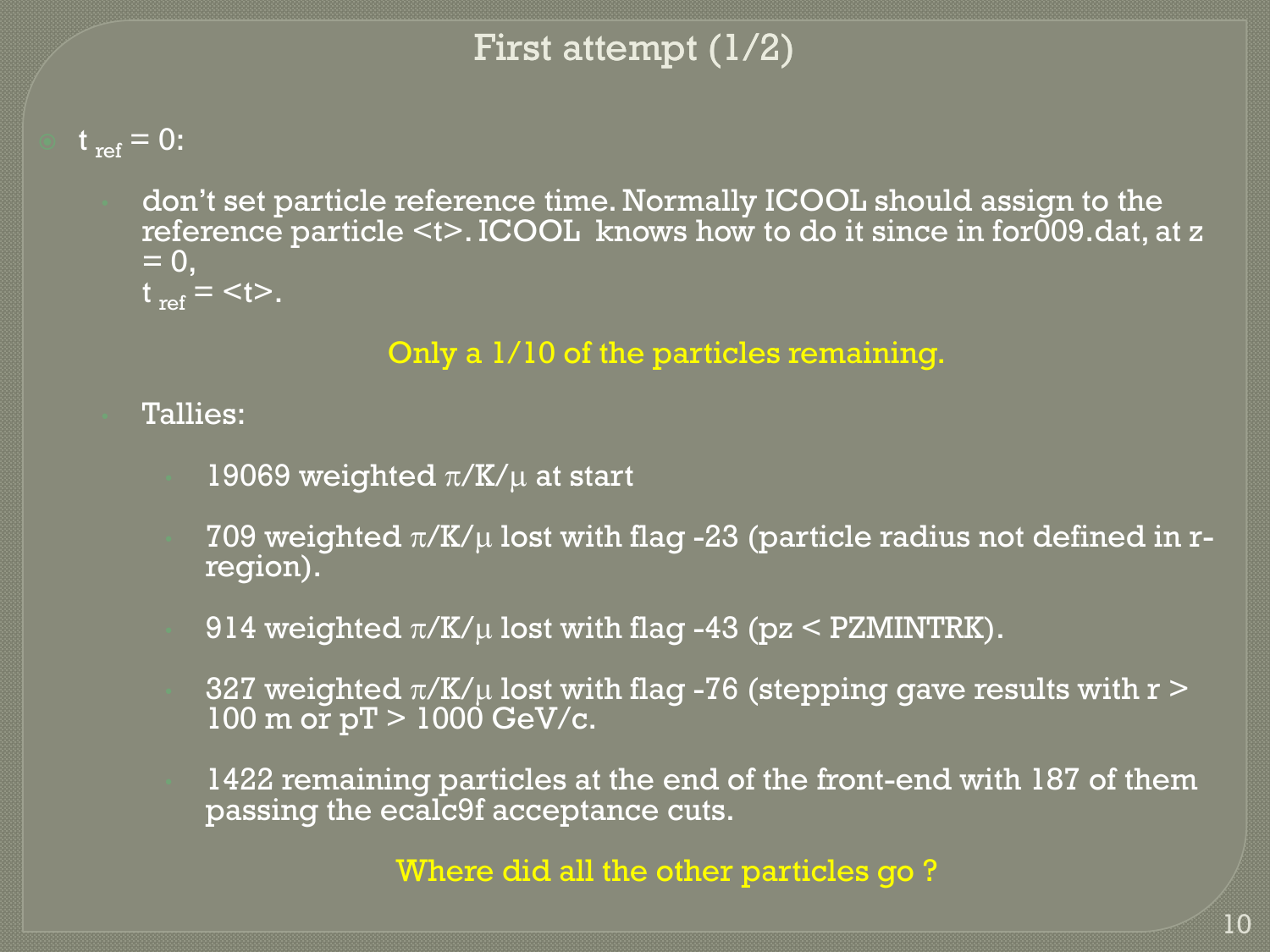# First attempt (2/2)

Starting to loose muons when entering the rotation section .

• Problem with PHASEMODEL (use model 4 for rotator and model 3 everywhere else) ?

• Problem with tref ?

Why the RF phase is not adjusted in the rotator but the buncher seems ok ?

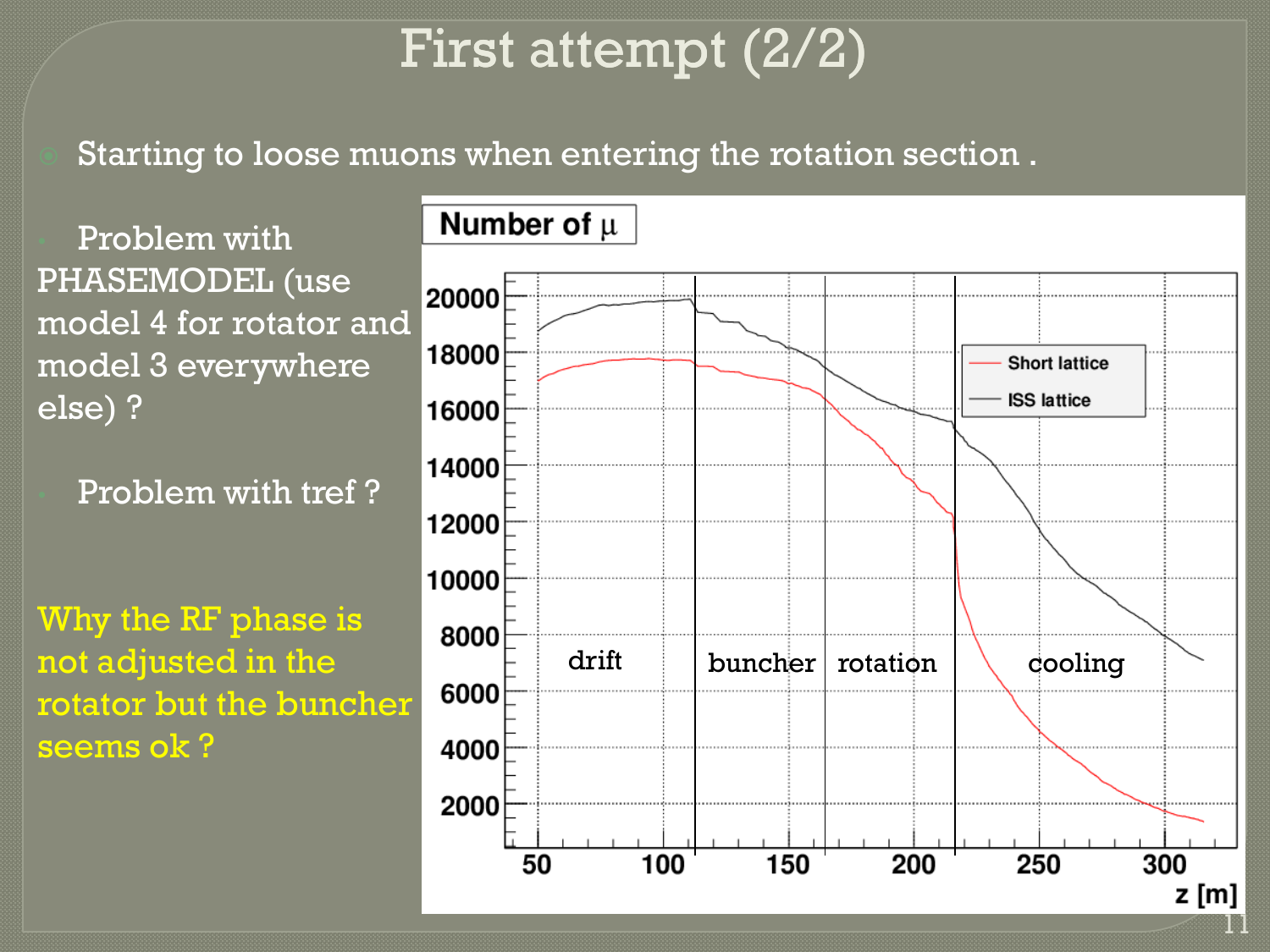### Second attempt (1)

 $\overline{\sigma_{\rm ref}}$  = <t>  $\sim$  175 ns:

• Assign to the reference particle <t> in the first REFP data card.

• Similar lattice performance.

• 4152 (ISS) and 3253 (short) muons within ecalc9f acceptance.

10% less muons at start come from the difference in tracking using either MARS (short) or ICOOL (ISS).